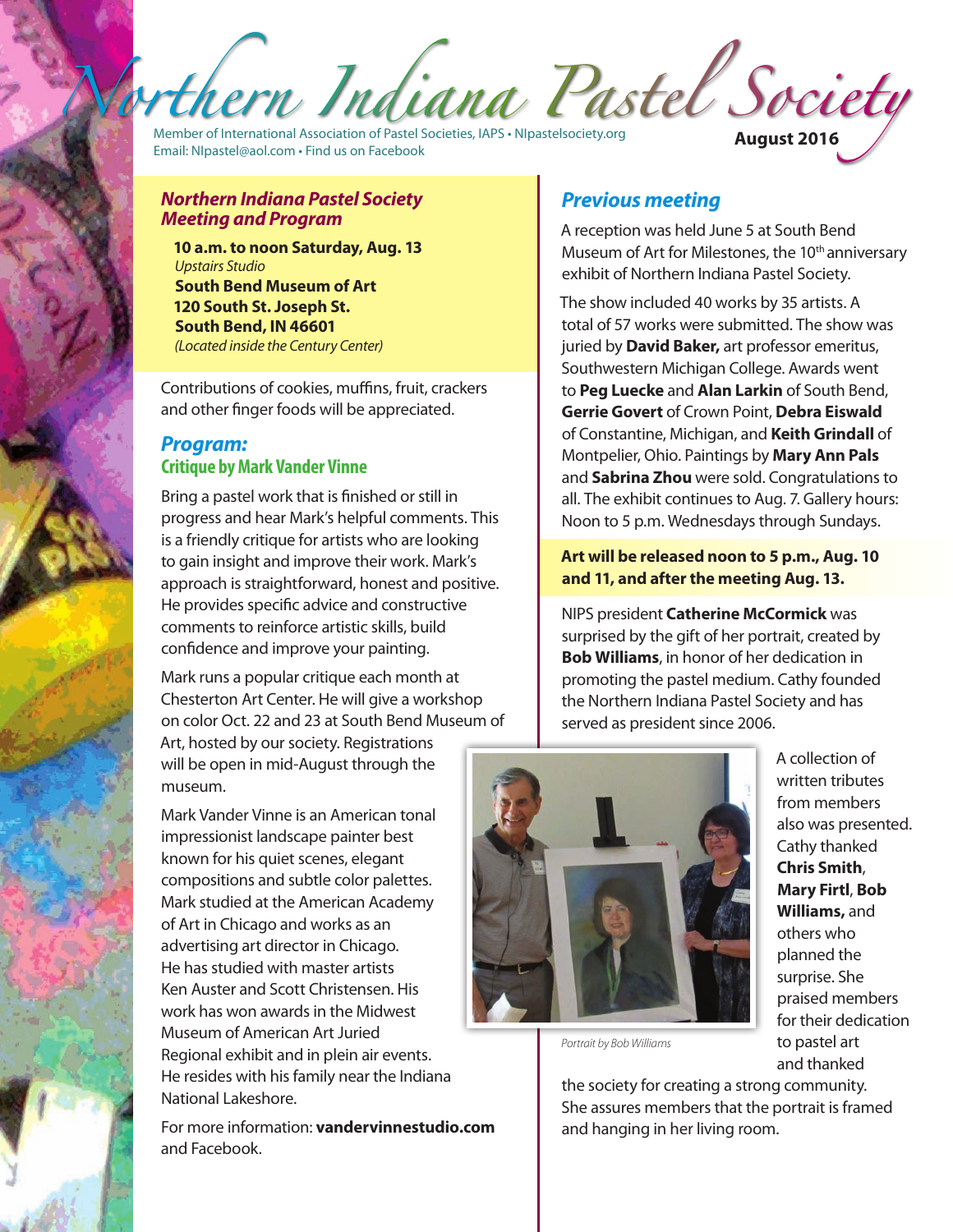## *Call for entry*

Northern Indiana Pastel Society at South Bend Civic Theatre Gallery

**Sept. 16 to Oct. 31, 2016** during *Legally Blonde,* 



*The Musical,* Sept. 16-Oct. 2; and *The Mountaintop,* Oct. 21–30

Deliver art 3–5 p.m., Tuesday Sept. 13 to South Bend Civic Theatre, 403 N. Main St., South Bend.

One or two pastel paintings per member. The art must be 80

*Peg Luecke*

percent pastel, and should not have hung in the Civic Theatre. Art should be 36 inches wide or less, including frame. There is no fee to enter but members should be current on their dues, which are \$25, payable by check to NIPS, in care of treasurer **Sue Coultas**, 519 Woodruff, Niles, MI 49120. Civic Theatre is at the northwest corner of Main and Madison streets, north of downtown South Bend. Park north of the building and enter by the main doors on the east.

No commission will be charged, but according to custom, the artist donates 10 percent of the sales price to the Civic Theatre. This is a good chance to show the theater audience the power of the pastel medium. This is our eighth year at South Bend Civic Theatre.

The art exhibits are geared to those attending the performances, so no separate public viewing hours are scheduled at this time.

Questions or need help delivering your art? Contact **Cathy McCormick**, 574-271-6919. camccorm@aol.com

Please attach the following info to back of your art and hand in the same info when delivering to the gallery: **Name, address, phone, email, art title** and **value.**

## *Website News*

Please see our redesigned website, **NIPastelSociety.org**, for show forms, photos, announcements and newsletters.

## *Future shows*

**Salvation Army Kroc Center, South Bend**: May and June 2017.

**MoonTree Studios, Donaldson, Ind.**: Opening Oct. 6, releasing Nov. 5, 2018

# *Workshop*

#### **Color that Captivates Landscapes in Pastel with Mark Vander Vinne**

**Saturday, October 22 10 a.m. to 5 p.m.**  With lunch break.

**Sunday, October 23, 1–5 p.m.** 

**South Bend Museum of Art 120 South St. Joseph St. South Bend, IN 46601** (Located inside the Century Center)

### **\$120 for art museum members \$150 for others**

Register through the website **southbendart.org** or contact the museum at 574-235-9102 or info@ southbendart.org. Registrations will be possible in mid August.



*This Old House by Mark Vander Vinne*

We all love color, but what must we think about when selecting colors? Using soft pastel, this workshop will break down the theories of color and composition into tools that you can use. It focuses on how to think about a painting, simplify a design and color plan, and create a focal area so it stands out. Students should bring their own source material. Mark will provide some photos for those who need them.

This workshop is presented by Northern Indiana Pastel Society and is limited to 12 persons. Participants should have experience with soft pastels. Supply list will be provided upon registration.